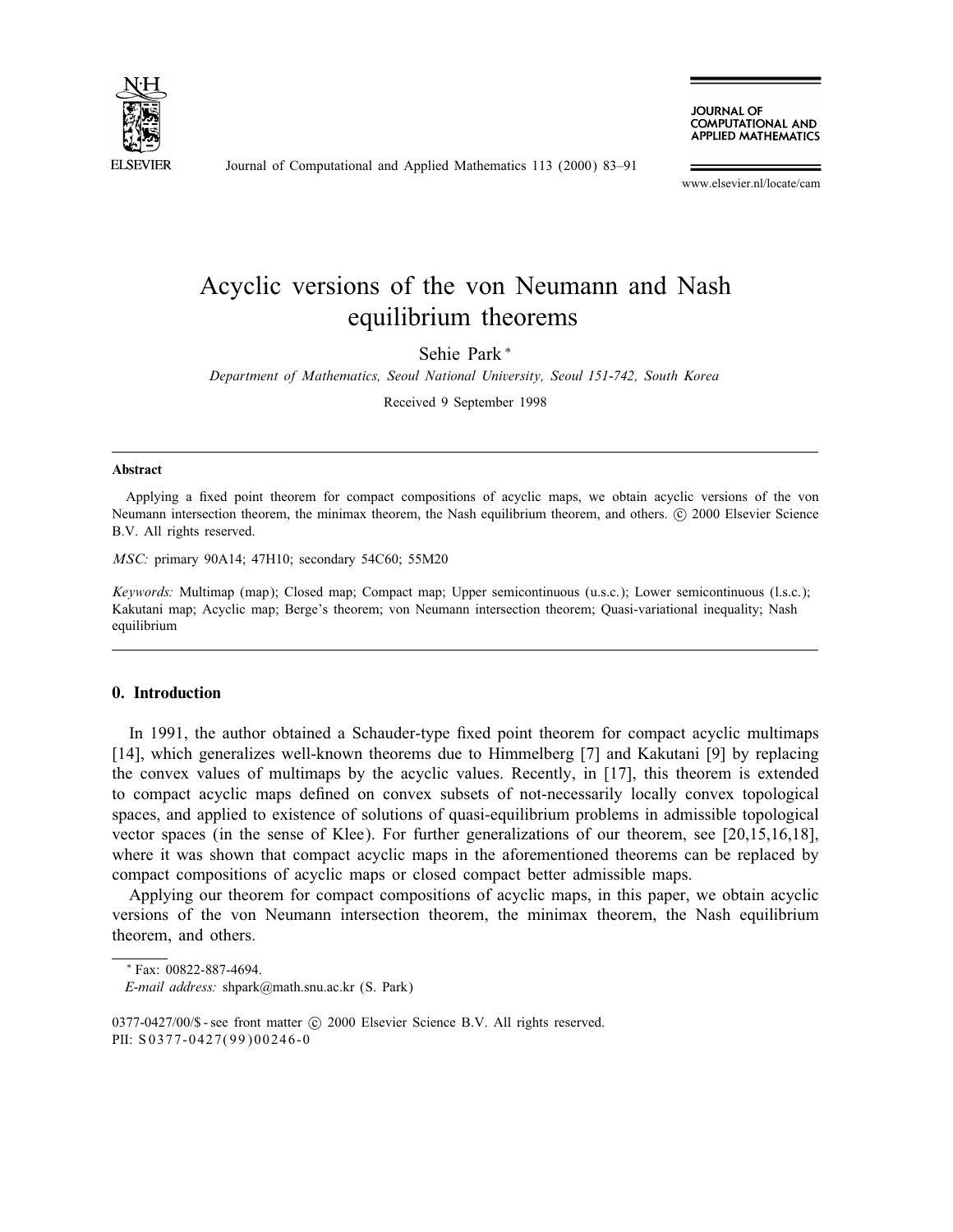The main result (Theorem 1) is a collectively fixed point theorem. This is applied to obtain generalizations (Theorems 2 and 3) of the von Neumann intersection theorem and acyclic versions (Theorems 4 and 5) of the von Neumann minimax theorem. Moreover, we obtain a quasi-equilibrium theorem (Theorem 6), from which we deduce an acyclic version (Theorem 7) of the Nash equilibrium theorem.

## 1. Preliminaries

All spaces are assumed to be Hausdorff and a t.v.s. means a topological vector space.

A multimap or map  $F : X \to Y$  is a function from a set X into the set  $2^Y$  of nonempty subsets of Y; that is, a function with the *values*  $F(x) \subset Y$  for  $x \in X$  and the *fibers*  $F^{-}(y) = \{x \in X : y \in F(x)\}\$ for  $y \in Y$ . For  $A \subset X$ , let  $F(A) = \bigcup \{F(x): x \in A\}$ . For any  $B \subset Y$ , the (lower) inverse of B under  $F$  is defined by

 $F^{-}(B) = \{x \in X : F(x) \cap B \neq \emptyset\}.$ 

For any relation  $R \subset X \times Y$ ,  $R^-$  denotes its inverse relation in  $Y \times X$ .

For topological spaces X and Y, a map  $F : X \rightarrow Y$  is said to be *closed* if its graph

 $Gr(F) = \{(x, y): y \in F(x), x \in X\}$ 

is closed in  $X \times Y$ , and *compact* if  $F(X)$  is contained in a compact subset of Y.

 $F : X \multimap Y$  is said to be *upper semicontinuous* (u.s.c.) if, for each closed set  $B \subset Y$ ,  $F^{-}(B)$  is closed in X; lower semicontinuous (l.s.c.) if, for each open set  $B \subset Y$ ,  $F^{-}(B)$  is open in X; and continuous if it is u.s.c. and l.s.c.

If F is u.s.c. with closed values, then F is closed. The converse is true whenever Y is compact. Recall that a nonempty topological space is *acyclic* if all of its reduced Čech homology groups over rationals vanish. For nonempty subsets in a t.v.s., convex  $\Rightarrow$  star-shaped  $\Rightarrow$  contractible  $\Rightarrow$  $acyclic \Rightarrow connected, and not conversely.$ 

For topological spaces X and Y, a map  $F : X \to Y$  is called a *Kakutani map* whenever Y is a convex subset of a t.v.s. and  $F$  is u.s.c. with compact convex values; and an *acyclic map* whenever  $F$  is u.s.c. with compact acyclic values.

Let  $\mathbb{V}(X, Y)$  be the class of all acyclic maps  $F: X \to Y$ , and  $\mathbb{V}_c(X, Y)$  all finite compositions of acyclic maps, where the intermediate spaces are arbitrary topological spaces.

The following is a particular form of our previous work [15,16,18,20]:

**Theorem A.** Let X be a nonempty convex subset of a locally convex t.v.s. E and  $F \in \mathcal{V}_c(X,X)$ . If F is compact, then F has a fixed point  $x_0 \in X$ ; that is,  $x_0 \in F(x_0)$ .

A nonempty subset X of a t.v.s. E is said to be *admissible* (in the sense of Klee) provided that, for every compact subset K of X and every neighborhood V of the origin 0 of E, there exists a continuous map  $h: K \to X$  such that  $x - h(x) \in V$  for all  $x \in K$  and  $h(K)$  is contained in a finite dimensional subspace  $L$  of  $E$ .

It is well known that every nonempty convex subset of a locally convex t.v.s. is admissible. Other examples of admissible t.v.s. are  $\ell^p$ ,  $L^p(0, 1)$ ,  $H^p$  for  $0 < p < 1$ , and many others; see [16,18] and references therein.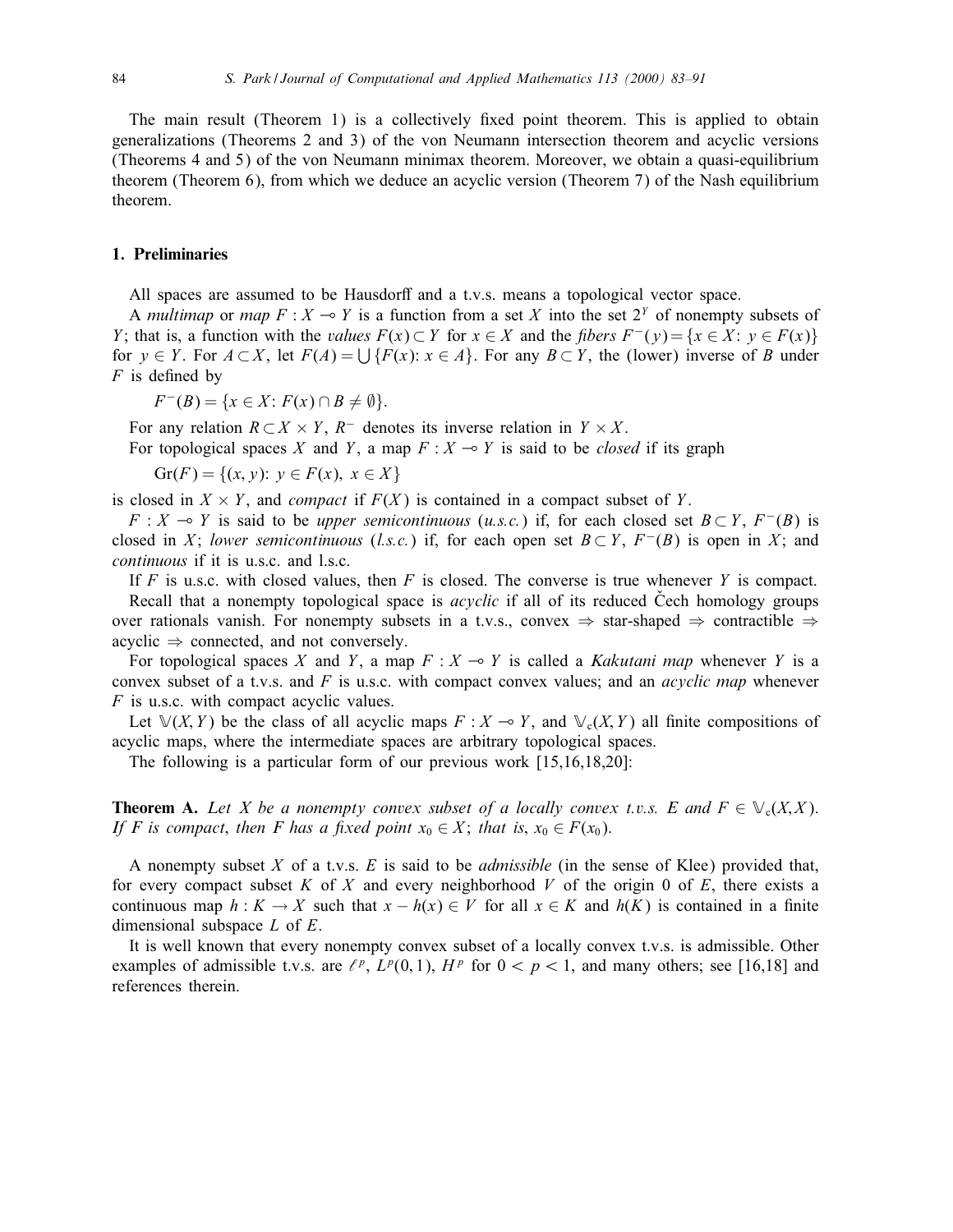The following particular form of a fixed point theorem due to the author  $[16,18]$  is the basis of our arguments in this paper. We give its simple proof for the sake of completeness.

**Theorem B.** Let E be a t.v.s. and X an admissible convex subset of E. Then any compact map  $F \in \mathbb{V}_c(X,X)$  has a fixed point.

**Proof.** Let  $\mathcal V$  be a fundamental system of neighborhoods of the origin 0 of E. Since F is closed and compact, it is sufficient to show that for any  $V \in \mathscr{V}$ , there exists an  $x_V \in X$  such that  $(x_V + V) \cap F(x_V) \neq \emptyset$ .

Since  $\overline{F(X)}$  is a compact subset of the admissible subset X, there exist a continuous map h:  $\overline{F(X)} \to X$  and a finite-dimensional subspace L of E such that  $x - h(x) \in V$  for all  $x \in \overline{F(X)}$ and  $h(\overline{F(X)}) \subset L \cap X$ . Let  $M:=h(\overline{F(X)})$ . Then M is a compact subset of L and hence P:=coM is a compact convex subset of  $L \cap X$ . Note that  $h : \overline{F(X)} \to P$  and  $F|_P : P \to \overline{F(X)}$ . Since  $h \circ (F|_P) \in V_c(P, P)$ , by Theorem A, it has a fixed point  $x_V \in P$ ; that is,  $x_V \in hF(x_V)$  and hence  $x_V = h(y)$  for some  $y \in F(x_V) \subset \overline{F(X)}$ . Since  $y - h(y) \in V$ , we have  $y \in h(y) + V = x_V + V$ . Therefore,  $(x_V + V) \cap F(x_V) \neq \emptyset$ .  $\Box$ 

Recall that a real-valued function  $f : X \to \mathbb{R}$  on a topological space is *lower* [resp. upper] semicontinuous (l.s.c.) [resp. u.s.c.] if  $\{x \in X : f(x) > r\}$  [resp.  $\{x \in X : f(x) < r\}$  is open for each  $r \in \mathbb{R}$ . If X is a convex set in a vector space, then f is quasiconcave [resp. quasiconvex] if  ${x \in X : f(x) > r}$  [resp.  ${x \in X : f(x) < r}$ ] is convex for each  $r \in \mathbb{R}$ .

We need the following [2]:

**Berge's Theorem.** Let X and Y be topological spaces,  $f : X \times Y \to \mathbb{R}$  a real function,  $F : X \to Y$ a multimap; and

$$
\hat{f}(x) := \sup_{y \in F(x)} f(x, y), \qquad G(x) := \{ y \in F(x): f(x, y) = \hat{f}(x) \} \text{ for } x \in X.
$$

(a) If f is u.s.c. and F is u.s.c. with compact values, then  $\hat{f}$  is u.s.c.

(b) If f is l.s.c. and F is l.s.c., then  $\hat{f}$  is l.s.c.

(c) If f is continuous and F is continuous with compact values, then  $\hat{f}$  is continuous and G is  $u.s.c.$ 

Let  $\{X_i\}_{i\in I}$  be a family of sets, and let  $i \in I$  be fixed. Let

$$
X = \prod_{j \in I} X_j \quad \text{and} \quad X^i = \prod_{j \in I \setminus \{i\}} X_j.
$$

If  $x^i \in X^i$  and  $j \in I \setminus \{i\}$ , let  $x^i_j$  denote the *j*th coordinate of  $x^i$ . If  $x^i \in X^i$  and  $x_i \in X_i$ , let  $[x^i, x_i] \in X$ be defined as follows: its *i*th coordinate is  $x_i$  and, for  $j \neq i$ , the *j*th coordinate is  $x_j^i$ . Therefore, any  $x \in X$  can be expressed as  $x = [x^i, x_i]$  for any  $i \in I$ , where  $x^i$  denotes the projection of x onto  $X^i$ .

For  $A \subset X$ ,  $x^i \in X^i$ , and  $x_i \in X_i$ , let

$$
A(x^{i}) = \{ y_{i} \in X_{i}: [x^{i}, y_{i}] \in A \} \text{ and } A(x_{i}) = \{ y^{i} \in X^{i}: [y^{i}, x_{i}] \in A \}.
$$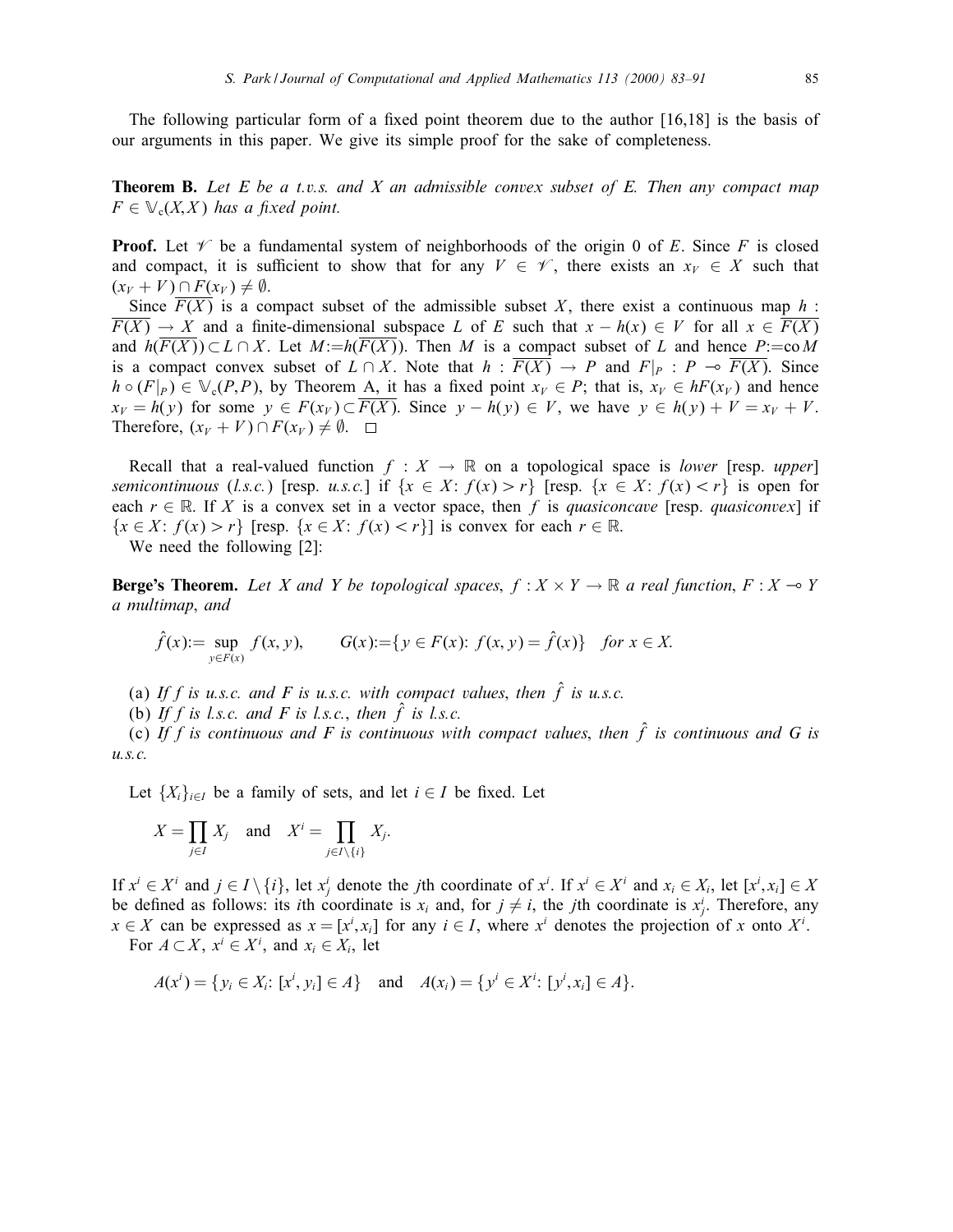#### 2. Intersection theorems

We begin with the following collectively fixed point theorem, which is equivalent to Theorem B for  $\mathbb{V}(X,X)$ :

**Theorem 1.** Let  $\{X_i\}_{i=1}^n$  be a family of convex sets, each in a t.v.s.  $E_i$ ,  $K_i$  a nonempty compact subset of  $X_i$ , and  $T_i: X = \prod_{j=1}^n X_j \multimap K_i$  an acyclic map for each i,  $1 \leq i \leq n$ . If X is admissible in the t.v.s.  $E = \prod_{j=1}^n E_j$ , there exists an  $\hat{x} \in K = \prod_{j=1}^n K_j$  such that  $\hat{x}_i \in T_i(\hat{x})$  for each i.

**Proof.** Define  $T : X \to K$  by  $T(x) = \prod_{j=1}^{n} T_j(x)$  for each  $x \in X$ . Then T is clearly a closed map. Since the product of two acyclic sets is acyclic by the Künneth theorem,  $T$  is an acyclic map. Since K is compact in X, by Theorem B, T has a fixed point  $\hat{x} \in K$ ; that is,  $\hat{x} \in T(\hat{x})$  and  $\hat{x}_i \in T_i(\hat{x})$ .  $\Box$ 

Similarly, we can obtain a more general result:

**Theorem 1'.** Let I be any index set,  $\{X_i\}_{i\in I}$  a family of convex sets, each in a t.v.s.  $E_i$ ,  $K_i$  a nonempty compact subset of  $X_i$ , and  $T_i$ :  $X = \prod_{j \in I} X_j \multimap K_i$  an u.s.c. map for each  $i \in I$ . Suppose that, for each  $x \in X$ ,  $T_i(x)$  is closed convex except a finite number of i's for which  $T_i(x)$  is closed acyclic. If X is admissible in  $E = \prod_{j\in I} E_j$ , then there exists an  $\hat x\in K = \prod_{j\in I} K_j$  such that  $\hat x_i\in T_i(\hat x)$ for each  $i \in I$ .

**Remark.** (1) If  $n = 1$ , then Theorem 1 reduces to Theorem B for  $\mathbb{V}(X,X)$ .

(2) If each  $T_i$  is convex-valued and each  $E_i$  is locally convex, Theorem 1' reduces to Idzik [8, Theorem 5].

From Theorem 1, we obtain the following von Neumann-type intersection theorem:

**Theorem 2.** Let  $\{X_i\}_{i=1}^n$  be a family of convex sets, each in a t.v.s.  $E_i$ ,  $K_i$  a nonempty compact subset of  $X_i$ , and  $A_i$  a closed subset of  $X = \prod_{j=1}^n X_j$  such that  $A_i(x^i)$  is an acyclic subset of  $K_i$  for each  $x^i \in X^i$ , where  $1 \leq i \leq n$ . If X is admissible in  $E = \prod_{j=1}^n E_j$ , then  $\bigcap_{j=1}^n A_j \neq \emptyset$ .

**Proof.** We use Theorem 1 with  $T_i : X \to K_i$  defined by  $T_i(x) = A_i(x^i)$  for  $x \in X$ . Then, for each  $x \in X$ , we have

$$
(x, y) \in \text{Gr}(T_i) \Leftrightarrow (x_i, x^i) \in X_i \times X^i \quad \text{and} \quad y \in A_i(x^i) \subset K_i
$$

$$
\Leftrightarrow (x_i, x^i, y) \in X_i \times (A_i \cap (X^i \times K_i)),
$$

which implies that Gr( $T_i$ ) is closed in  $X \times K_i$ . Hence, each  $T_i$  is a compact closed map with acyclic values; that is,  $T_i$  is an acyclic map. Therefore, by Theorem 1, there exists an  $\hat{x} \in K$  such that  $\hat{x}_i \in T_i(\hat{x})$  for all *i*. Since  $\hat{x}_i \in K_i \subset \hat{X}_i$ , we have  $\hat{x} = [\hat{x}^i, \hat{x}_i] \in A_i$  for all *i*.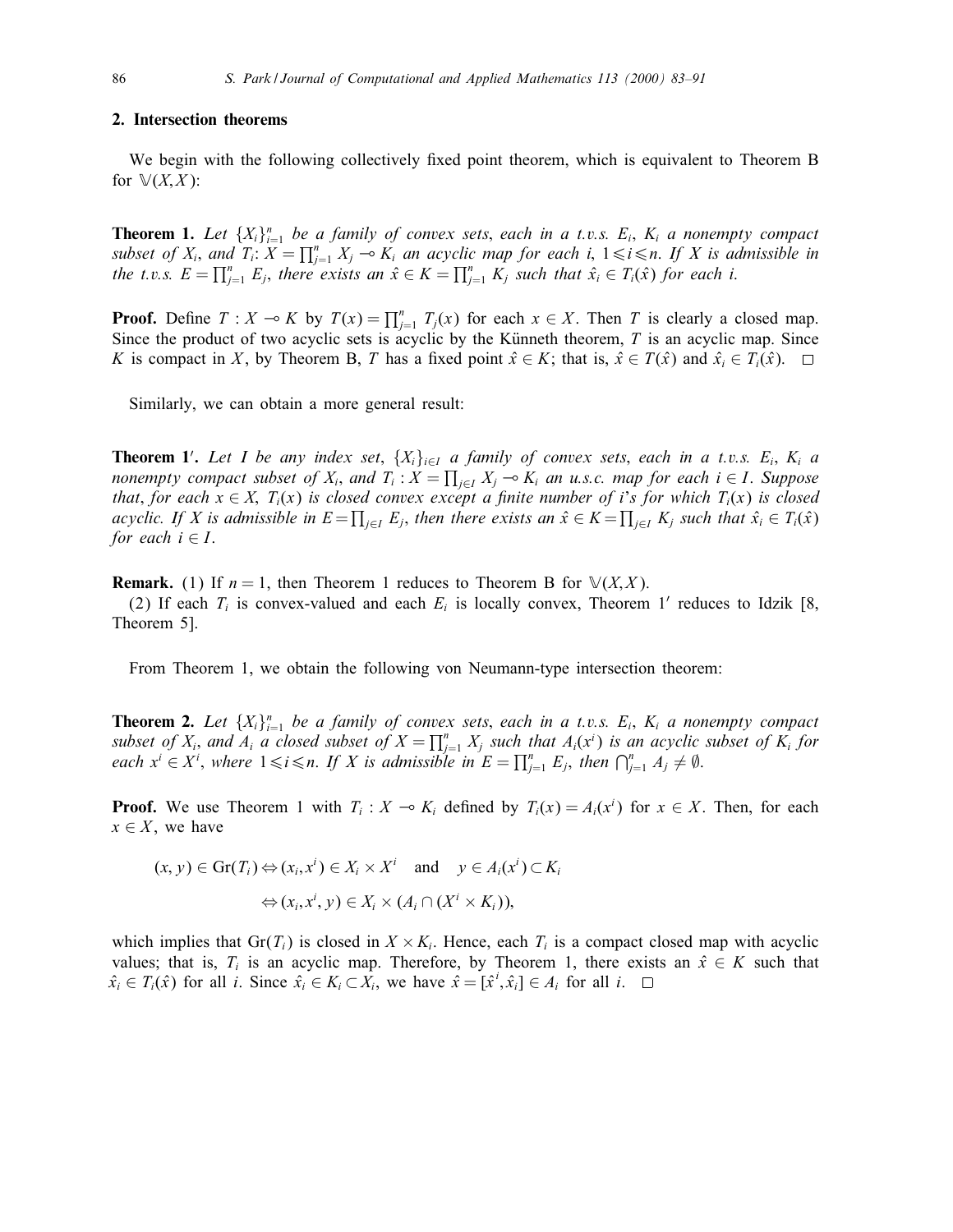Similarly, we can obtain a more general result than Theorem 2 as follows:

**Theorem 2'.** Let I be any index set,  $\{X_i\}_{i\in I}$  a family of convex sets, each in a t.v.s.  $E_i$ ,  $K_i$  a nonempty compact subset of  $X_i$ , and  $A_i$  a closed subset of  $X = \prod_{j \in I} X_j$  for each  $i \in I$ . Suppose that for each  $x^i \in X^i$ ,  $A_i(x^i)$  is a convex subset of  $K_i$  except a finite number of i's for which  $A_i(x^i)$ is an acyclic subset of  $K_i$ . If X is admissible in  $E = \prod_{j \in I} E_j$ , then  $\bigcap_{j \in I} A_j \neq \emptyset$ .

**Remark.** (1) If  $I = \{1, 2\}$ ,  $E_i$  are Euclidean,  $X_i = K_i$ , and  $A_i(x^i)$  are nonempty and convex, then Theorem 2 reduces to the intersection theorem of von Neumann [13].

(2) Theorem 2' holds without the admissibility of X whenever each  $A_i(x^i)$  is nonempty and convex; see [5, Theorem 2, 8, Corollary 1].

From Theorem B, we have the following intersection theorem:

**Theorem 3.** Let X be a compact space and Y an admissible compact convex subset of a t.v.s.  $E$ . Let A and B be two closed subsets of  $X \times Y$  such that

(1) for each  $x \in X$ ,  $A(x) = \{y \in Y : (x, y) \in A\}$  is acyclic; and (2) for each  $y \in Y$ ,  $B(y) = \{x \in X : (x, y) \in B\}$  is acyclic.

Then  $A \cap B \neq \emptyset$ .

**Proof.** Define two multimaps  $S : X \to Y$  and  $T : Y \to X$  by  $S(x) = A(x)$  and  $T(y) = B(y)$  for  $x \in X$ and  $y \in Y$ . Then S has closed graph Gr(S) = A and hence, has closed acyclic values. Since Y is compact, S is u.s.c. and hence  $S \in V(X, Y)$ . Similarly, T has closed graph  $Gr(T) = B^-$  in  $Y \times X$ and hence, has closed acyclic values. Since X is compact, T is u.s.c. and  $T \in V(Y,X)$ . Note that  $S \circ T \in \mathbb{V}_{c}(Y, Y)$  is compact. Therefore, by Theorem B,  $S \circ T$  has a fixed point  $y_0 \in Y$ ; that is,  $y_0 \in (S \circ T)(y_0)$ . Then there exists an  $x_0 \in T(y_0)$  such that  $y_0 \in S(x_0)$ ; that is,

 $(x_0, y_0) \in \text{Gr}(S) = A$  and  $(x_0, y_0) \in \text{Gr}(T^-) = B$ .  $\Box$ 

**Remark.** If  $E$  is locally convex and if the acyclicity is replaced by "nonempty and convex", then Theorem 3 reduces to Chang [3, Theorem 3], which generalizes the intersection theorem of von Neumann [13]. Note that Chang's method relied on some results about separating disjoint graphs.

#### 3. Minimax theorems

From Theorem 3, we have the following von Neumann-type minimax theorem:

**Theorem 4.** Let X be a compact space and Y an admissible compact convex subset of a t.v.s., and  $f: X \times Y \to \mathbb{R}$  a continuous real function. Suppose that for each  $x_0 \in X$  and  $y_0 \in Y$ , the sets

$$
\left\{x \in X: f(x, y_0) = \max_{\zeta \in X} f(\zeta, y_0)\right\}
$$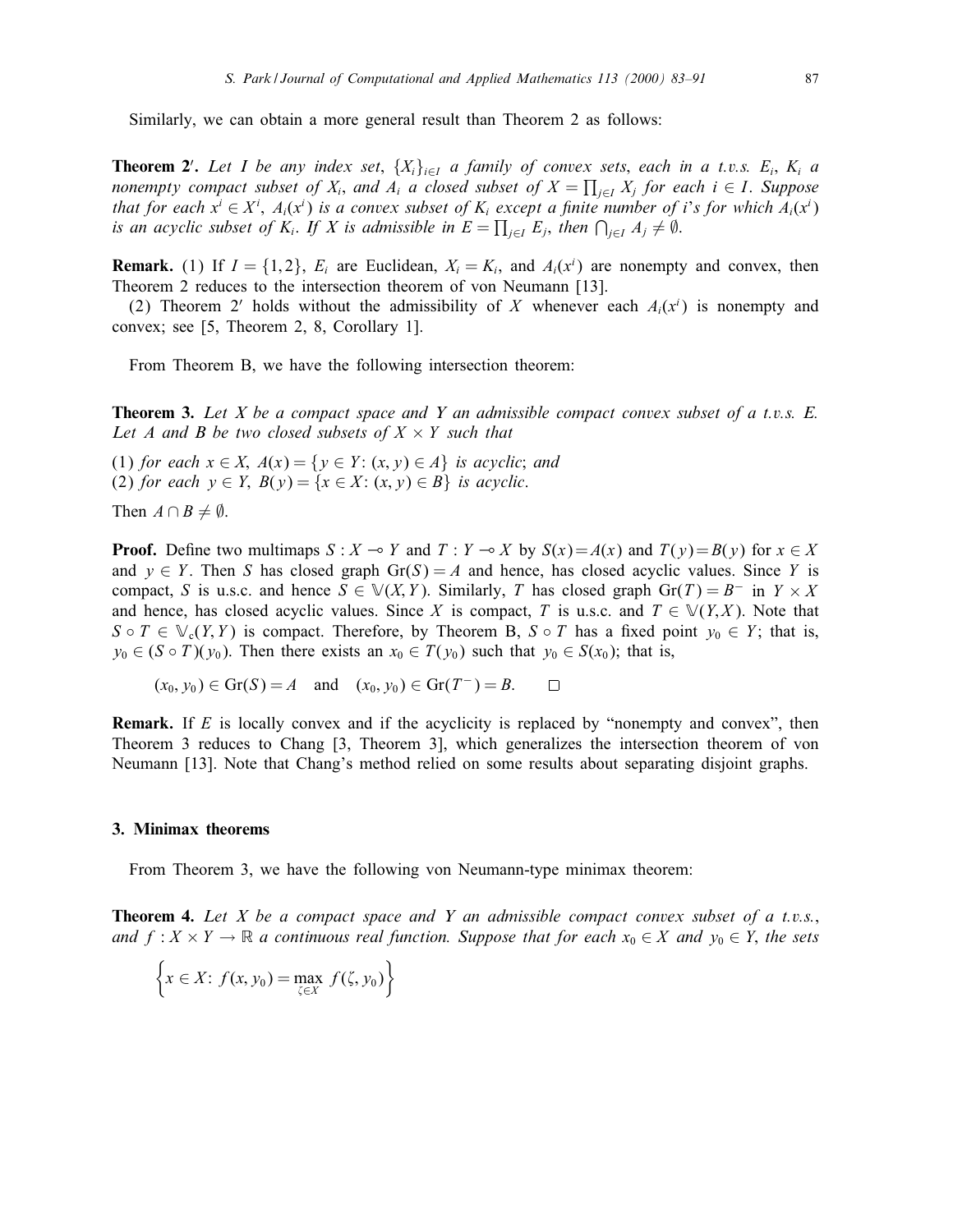and

$$
\left\{ y \in Y: f(x_0, y) = \min_{\eta \in Y} f(x_0, \eta) \right\}
$$

are acyclic. Then we have

$$
\max_{x \in X} \min_{y \in Y} f(x, y) = \min_{y \in Y} \max_{x \in X} f(x, y).
$$

Proof. Let

$$
S(x) := \left\{ y \in Y : f(x, y) = \min_{\eta \in Y} f(x, \eta) \right\}
$$

and

$$
T(y) := \left\{ x \in X : f(x, y) = \max_{\zeta \in X} f(\zeta, y) \right\}.
$$

Since f is continuous and X, Y are compact, each  $S(x)$  and  $T(y)$  are nonempty and closed for all  $x \in X$  and  $y \in Y$ . Moreover, by Berge's theorem,  $S : X \to Y$  and  $T : Y \to X$  are u.s.c. with closed values. Therefore  $A:=Gr(S)$  and  $B:=Gr(T^-)$  are closed subsets in  $X \times Y$ . Therefore, by Theorem 3, there exists an  $(x_0, y_0) \in A \cap B$ ; that is,

$$
\max_{x \in X} f(x, y_0) = f(x_0, y_0) = \min_{y \in Y} f(x_0, y).
$$

This implies

$$
\min_{y \in Y} \max_{x \in X} f(x, y) \le \max_{x \in X} f(x, y_0) = f(x_0, y_0)
$$
\n
$$
= \min_{y \in Y} f(x_0, y) \le \max_{x \in X} \min_{y \in Y} f(x, y).
$$

On the other hand, we clearly have

$$
\min_{y \in Y} \max_{x \in X} f(x, y) \ge \max_{x \in X} \min_{y \in Y} f(x, y).
$$

Therefore, we have the conclusion.  $\square$ 

**Remark.** (1) In the proof, we notice the existence of a saddle point  $(x_0, y_0) \in X \times Y$  under the hypothesis of Theorem 4; that is,

$$
\max_{x \in X} f(x, y_0) = f(x_0, y_0) = \min_{y \in Y} f(x_0, y).
$$

(2) For Euclidean spaces or locally convex t.v.s., if acyclicity is replaced by convexity, then Theorem 4 reduces to the von Neumann minimax theorem [12] or Fan [5, Theorem 3], respectively.

(3) In case the acyclicity is replaced by convexity, Chang [3, Theorem 4] obtained Theorem 4 under the assumption that  $X$  is a compact subset of any t.v.s. and  $Y$  is a compact convex subset of a locally convex t.v.s.

(4) Note that Debreu [4] obtained Theorem 4 for the case  $X$  and  $Y$  are contractible polyhedra and acyclicity is replaced by contractibility. Since Theorem A for  $\mathbb{V}(X,X)$  holds for a contractible polyhedra X by the classical results of Eilenberg-Montgomery or Begle [1], by following our method, we can obtain Debreu's result; see [19].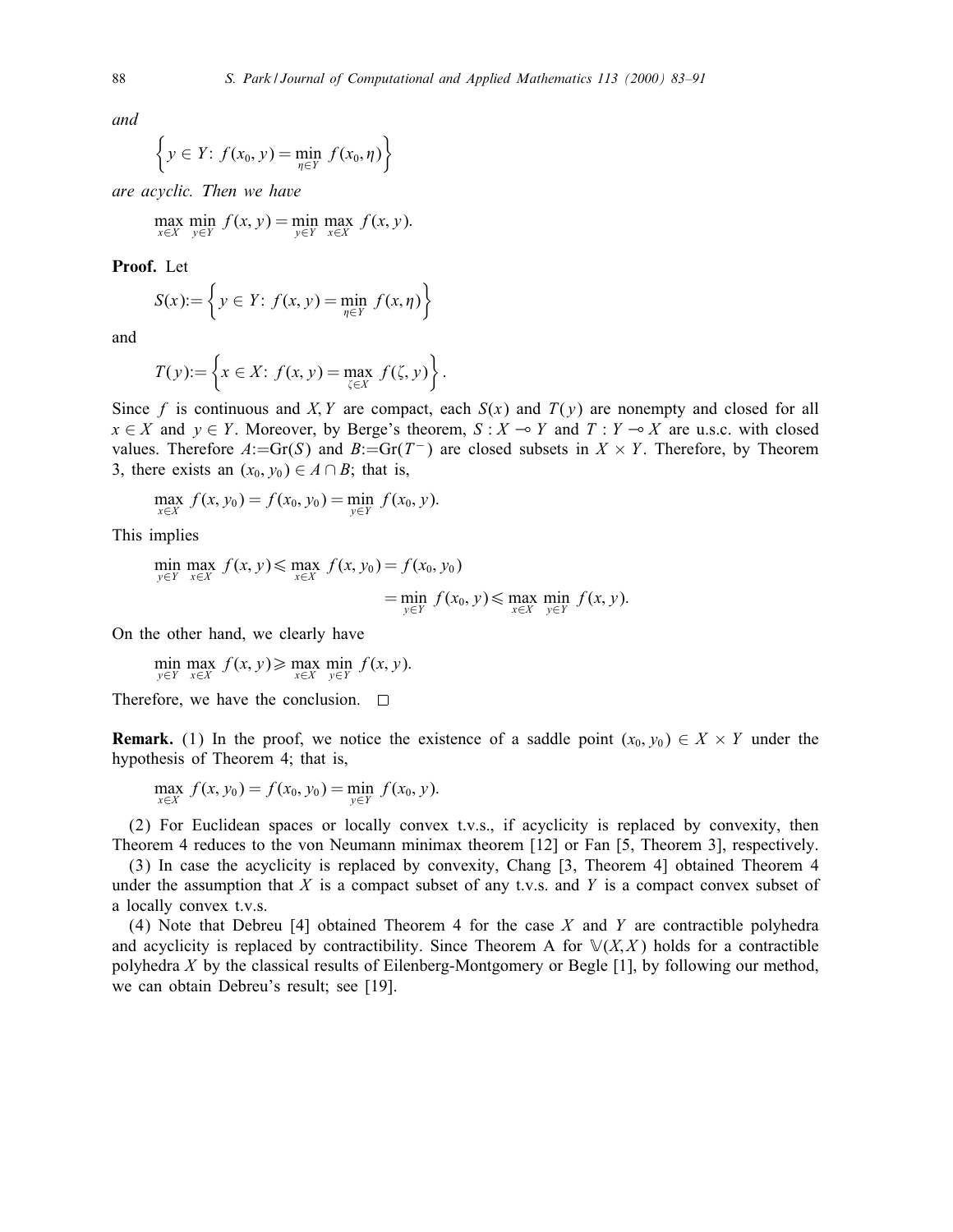The following generalization of the von Neumann minimax theorem [12] is a simple consequence of Theorems 3 and 4.

**Theorem 5.** Let  $X, Y$ , and  $f$  be the same as in Theorem 4. Suppose that

(1) for every  $x \in X$  and  $\alpha \in \mathbb{R}$ ,  $\{y \in Y : f(x, y) \leq \alpha\}$  is acyclic; and (2) for every  $y \in Y$  and  $\beta \in \mathbb{R}$ ,  $\{x \in X : f(x, y) \geq \beta\}$  is acyclic.

Then we have

 $\max_{x \in X} \min_{y \in Y} f(x, y) = \min_{y \in Y} \max_{x \in X} f(x, y).$ 

## 4. Equilibrium theorems

Theorem 1 has the following equivalent form of quasi-equilibrium theorem:

**Theorem 6.** Let  $\{X_i\}_{i=1}^n$  be a family of convex sets, each in a t.v.s.  $E_i$ ,  $K_i$  a nonempty compact subset of  $X_i$ ,  $S_i : X \to K_i$  a closed map, and  $f_i, g_i : X = X^i \times X_i \to \mathbb{R}$  u.s.c. functions for each i. Suppose that for each *i*,

(i)  $g_i(x) \leq f_i(x)$  for each  $x \in X$ ;

(ii) the function  $M_i$  defined on  $X$  by

$$
M_i(x) = \max_{y \in S_i(x)} g_i(x^i, y) \quad \text{for } x \in X
$$

is l.s.c.; and

(iii) for each  $x \in X$ , the set

$$
\{y \in S_i(x): f_i(x^i, y) \geq M_i(x)\}\
$$

is acyclic.

If X is admissible in  $E = \prod_{j=1}^{n} E_j$ , then there exists an  $\hat{x} \in K$  such that for each i,

 $\hat{x_i} \in S_i(\hat{x})$  and  $f_i(\hat{x}^i, \hat{x}_i) \geq g_i(\hat{x}^i, y)$  for all  $y \in S_i(\hat{x})$ .

**Proof.** For each i,  $1 \le i \le n$ , define a map  $T_i : X \to K_i$  by

 $T_i(x) = \{ y \in S_i(x) : f_i(x^i, y) \ge M_i(x) \}$ 

for  $x \in X$ . Note that each  $T_i(x)$  is nonempty by (ii) since  $S_i(x)$  is compact and  $g_i(x^i, \cdot)$  is u.s.c. on  $S_i(x)$ . We show that  $Gr(T_i)$  is closed in  $X \times K_i$ . In fact, let  $(x_2, y_2) \in Gr(T)$  and  $(x_2, y_2) \rightarrow (x, y)$ . Then

$$
f_i(x^i, y) \ge \lim_{\alpha} f_i(x^i, y_\alpha) \ge \lim_{\alpha} M_i(x_\alpha)
$$
  

$$
\ge \lim_{\alpha} M_i(x_\alpha) \ge M_i(x)
$$

and, since Gr(S<sub>i</sub>) is closed in  $X \times K_i$ ,  $y_\alpha \in S_i(x_\alpha)$  implies  $y \in S_i(x)$ . Hence,  $(x, y) \in Gr(T_i)$ . Since  $T_i$  is compact, each  $T_i$  is acyclic by (iii). Therefore, by Theorem 1, there exists an  $\hat{x} \in K$  such that  $\hat{x_i} \in T_i(\hat{x})$ .  $\Box$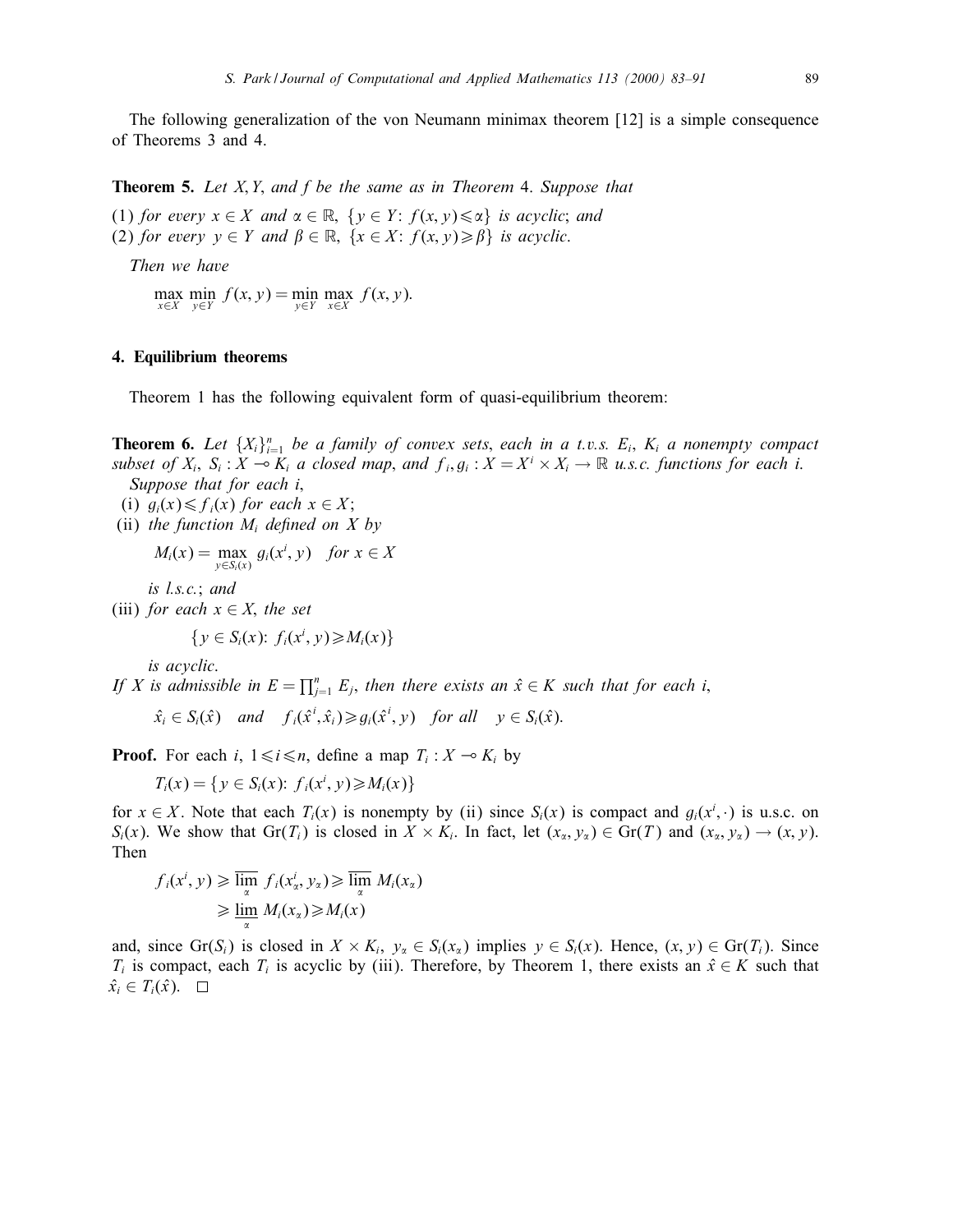**Remark.** (1) If  $f_i \equiv g_i \equiv 0$  for all i, then Theorem 6 reduces to Theorem 1.

(2) If the set in (iii) is nonempty convex,  $f_i \equiv g_i$  is continuous, and  $S_i$  is continuous, then Theorem 6 can be extended to any family  $\{X_i\}_{i\in I}$ . In case each  $E_i$  is locally convex, this is due to Idzik [8, Theorem 7].

From Theorem 6, we have the following generalization of the Nash equilibrium theorem:

**Theorem 7.** Let  $\{X_i\}_{i=1}^n$  be a family of nonempty compact convex subsets, each in a t.v.s.  $E_i$  and for each i, let  $f_i : X \to \mathbb{R}$  be a continuous function such that (1) for each  $x^i \in X^i$  and each  $\alpha \in \mathbb{R}$ , the set

 ${x_i \in X_i: f_i(x^i, x_i) \geq \alpha}$ 

is empty or acyclic.

If X is admissible in  $E = \prod_{j=1}^{n} E_j$ , there exists a point  $\hat{x} \in X$  such that

 $f_i(\hat{x}) = \max_{y_i \in X_i} f_i(\hat{x}^i, y_i)$  for all  $i, 1 \le i \le n$ .

**Proof.** Apply Theorem 6 with  $f_i = g_i$  and  $S_i(x) = X_i$  for  $x \in X$ . Then (ii) follows from Berge's theorem, and the set in (iii) is nonempty and acyclic by (1). Therefore, we have the conclusion.  $\square$ 

**Remark.** (1) If  $x_i \mapsto f_i(x^i, x_i)$  is quasiconcave for each  $x^i \in X^i$  and  $E_i$  is Euclidean for each  $i \in I$ , then Theorem 7 reduces to Nash [11, Theorem].

(2) If the acyclicity is replaced by convexity, then Theorem 7 holds without assuming the admissibility of X; see [6, Theorem 4]. This was extended for any infinite family  $\{X_i\}_{i\in I}$  by Ma [10, Theorem 4].

#### Acknowledgements

This research is supported in part by the Non-Directed Research Fund, Korea Research Foundation, 1997. This was presented as an invited talk at the International Conference, Banaras Hindu University, Varanasi, India, 2–5 March 1998, and its abstract appeared in Progress of Math. 32 (1998) 4 –5.

### References

- [1] E.G. Begle, A fixed point theorem, Ann. Math.  $51$  (1950) 544–550.
- [2] C. Berge, Espaces Topologique, Dunod, Paris, 1959.
- [3] S.-Y. Chang, Separation and von Neumann intersection theorems, Proc. Amer. Math. Soc. 112 (1991) 1149–1152.
- [4] G. Debreu, A social equilibrium existence theorem, Proc. Natl. Acad. Sci. USA 38 (1952) 886–893.
- [5] Ky Fan, Fixed point and minimax theorems in locally convex linear spaces, Proc. Natl. Acad. Sci. USA 38 (1952) 121–126.
- [6] Ky Fan, Applications of a theorem concerning sets with convex sections, Math. Ann. 163 (1966) 189–203.
- [7] C.J. Himmelberg, Fixed points of compact multifunctions, J. Math. Anal. Appl. 38 (1972) 205–207.
- [8] A. Idzik, Remarks on Himmelberg's fixed point theorem, Bull. Acad. Polon. Sci. 26 (1978) 909-912.
- [9] S. Kakutani, A generalization of Brouwer's fixed-point theorem, Duke Math. J. 8 (1941) 457-459.